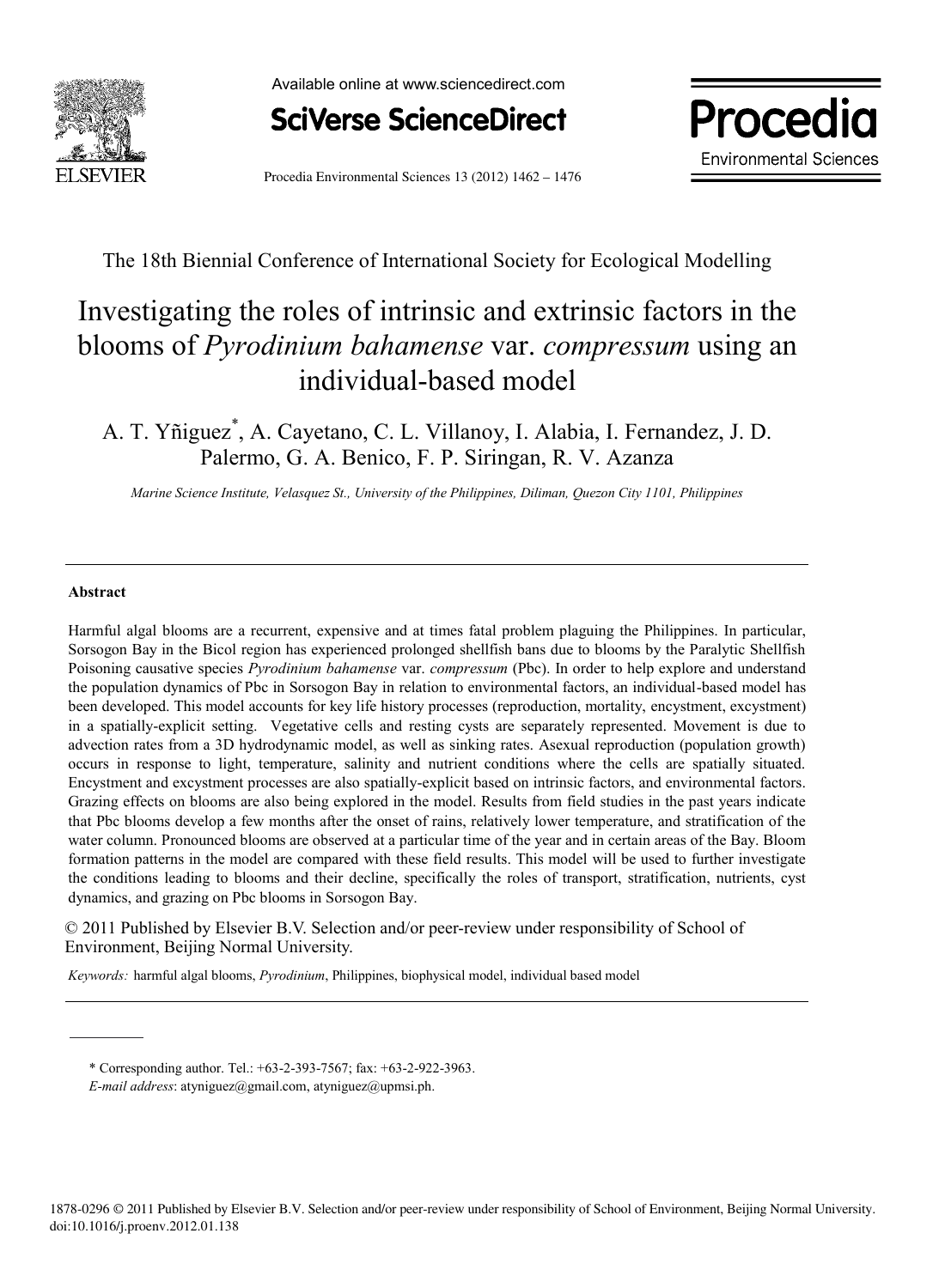## **1. Introduction**

Harmful algal blooms have plagued various areas in the Philippines for decades. In particular, the cystforming dinoflagellate Pyrodinium bahamense var. compressum has been responsible for many toxic blooms that have led to fatalities and economic impacts [1]. Pyrodinium bahamense var. compressum, as with other cyst-forming dinoflagellates, have a complex life cycle that involves an alternation between benthic cysts and motile cells. This alternation between stages, the factors influencing each stage and the transition in between are important in bloom formation [2-5]. Physical (e.g., tides and waves) and biological (bioturbation) are necessary for cyst resuspension which give rise to the opportunity for germination, and if conditions for growth are appropriate, blooms could then develop. Light, temperature, salinity and nutrient conditions are significant biological requirements for phytoplankton growth and reproduction (e.g., [5-9]). The horizontal and vertical distributions of these factors are thus important determinants of bloom development [10]. Water mass stratification has also been observed to play a significant role in bloom development. This is due to the dinoflagellates' intolerance to increased shearstress associated with water column mixing, high velocity coastal currents and turbulence [11]. In Manila Bay, blooms of Pbc in the late 80s and early 90s coincided with the onset of the southwest monsoon where warm water temperatures and freshwater flux resulted in strong water column stratification [12]. Similarly, the seasonal fluctuation of temperature and salinity in the bay shows the compounded effect of convection and water column stability regulating the vertical movement of plankton and the resources necessary for its growth [13]. HABs appear to occur in areas where stratification is strong [14].

Exploring the interactions of the HAB species' life history events with physical factors and particularly conditions leading to re-suspension, good growth conditions and stratification are thus necessary for obtaining a better understanding of bloom formation, development and decline in coastal waters in the Philippines. This paper presents an integrated biophysical model that captures the life history dynamics of *Pyrodinium bahamense* var. *compressum* in a spatially-explicit individual-based model. Initial results from the model are compared with observed data from Sorsogon Bay, Philippines.

## **2. Model Description**

#### *2.1. Physical model*

The hydrodynamic model for Sorsogon Bay was simulated using the DELFT-3D platform for a total duration of one year (January-December 2009) with a two-month spin up period from November-December 2008. The model is initially forced by tides, winds and heat flux data. The resulting velocities as well as temperature values were used as part of the environmental conditions and hydrodynamic forcing for the biological model described below.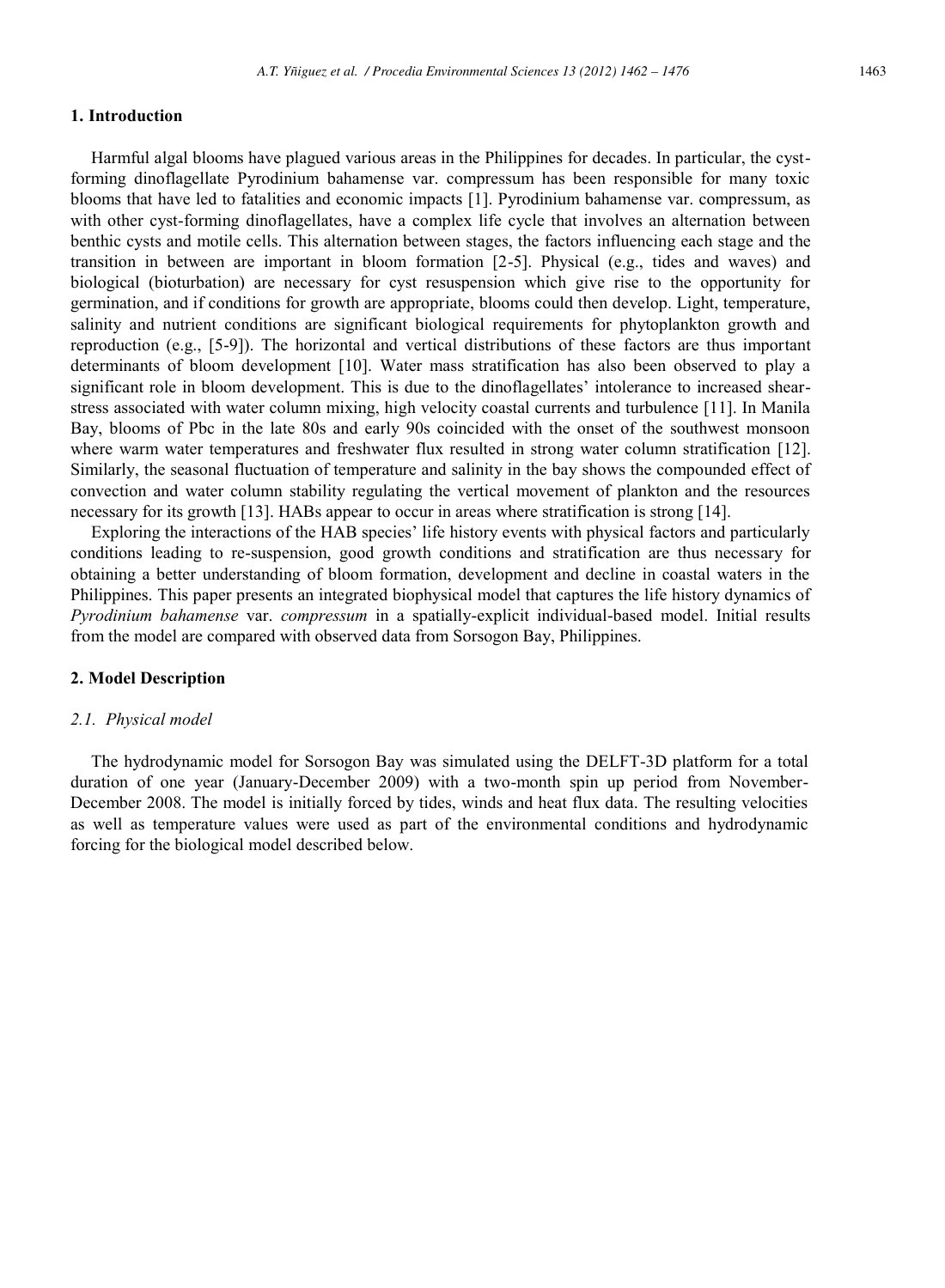

Figure 1. Map of Sorsogon Bay in the northeast of the Philippines.

## *2.2. Biological model*

The biological model is described below in detail using the standardized Overview, Design Concepts, Details (ODD) structure promulgated by [15, 16] in order to facilitate an organized and comprehensive discussion of the model.

## *2.2.1. Overview*

#### *2.2.1.1. Purpose*

A 3-dimensional individual-based model was constructed in order to study the bloom dynamics of *Pyrodinium bahamense* var. *compressum* (Pbc). Through individual-based modelling, the events necessary for bloom occurrence or decline were represented as mechanistically as possible. Such individual or bottom-level representations will then give rise to certain global (system-wide) emergent behaviours which could then be used as basis for identifying patterns and crucial factors such as cyst beds, stratification and nutrient input, and potentially making predictions regarding the occurrence of harmful algal blooms.

## *2.2.1.2. Entities, state variables and scales*

The model separately represents the vegetative cell and cyst (hypnozygote) life stages of Pbc. Cells can move through advection and has a particular buoyancy rate. They also reproduce asexually, senesce and encyst depending on environmental conditions. Upon encystment, cysts are advected and have a sinking rate until they reach and settle on the sea floor. They can be resuspended depending on a certain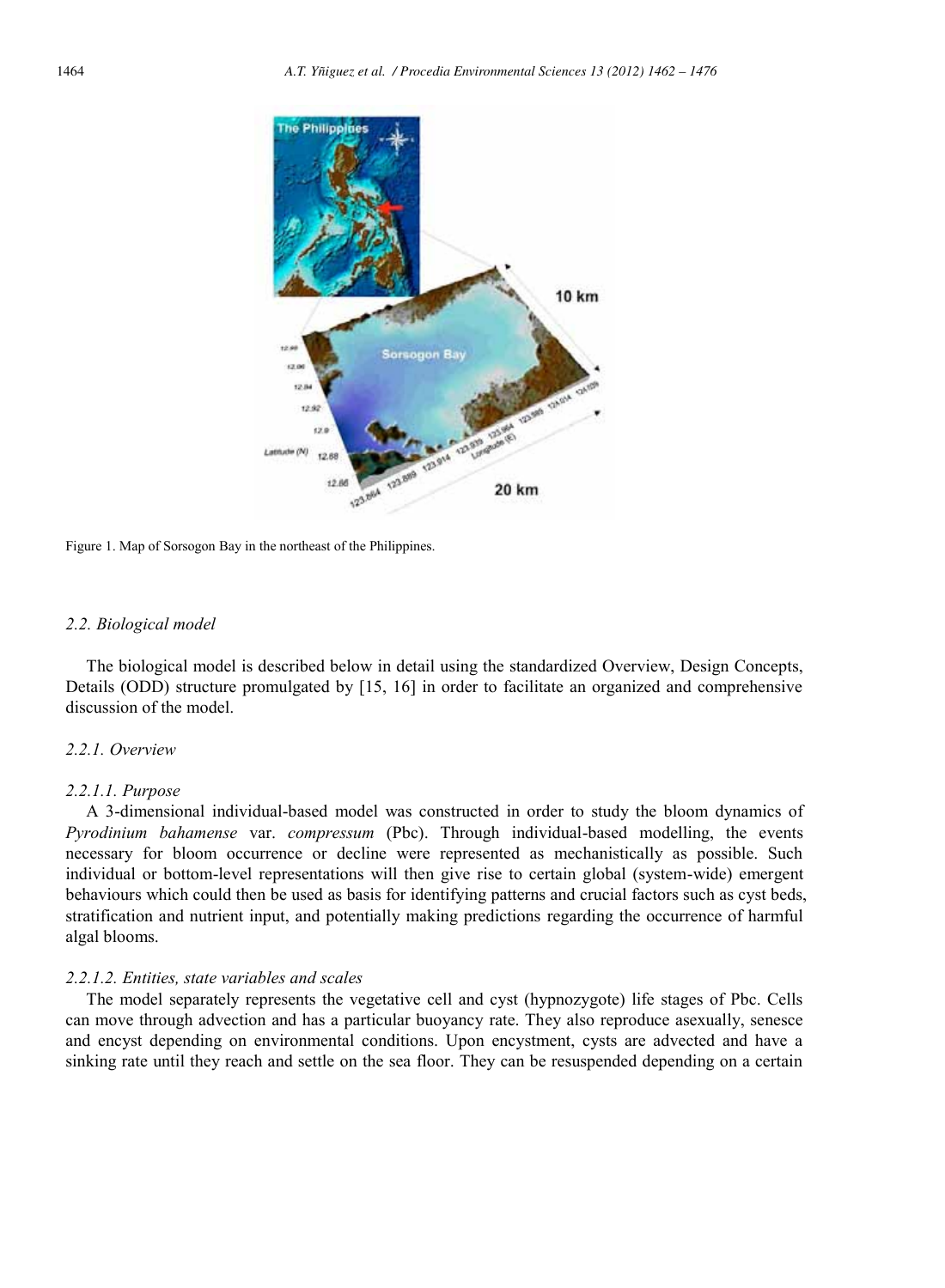bottom current velocity threshold, and can only excyst if they have finished their mandatory dormancy period and environmental conditions are appropriate.

The 3D model was designed to represent the area of Sorsogon Bay starting at the mouth of the bay up to the head including the ocean floor (Figure 2). Overall, the covered length is about 10 km, the covered width is about 20 km and the maximum depth covered is around 26 m. To minimize computation complexity while maximizing the accuracy of representation, the dimensions of the bay were represented using different scales. The length and width of Sorsogon Bay were represented using a coarser scale namely 100 m: 1 unit model distance (or cell) while the depth was represented at a finer scale equal to 0.52 m: 1 unit model distance. Hence, the entire model dimensions or grid is 100 units long, 200 units wide and 50 units deep.



Figure 2. The model simulation space.

## *2.2.1.3. Process overview and scheduling*

Each time step in the model is equivalent to one day. As a consequence, each event in the environment or action that an agent undergoes works as if it is a discrete whole day event. Updates of the model occur sequentially per event class or category. That is, the changes in the environment (light, temperature, salinity and nutrients) occur first followed by the behaviours of the cells and cysts. . For a Pbc cell, there are four distinct events that could possibly occur within each time step (i.e. within a day). First, cells are transported based on the prevailing water velocities in three directions, diffusivity and buoyancy values. They then undergo asexual reproduction as a function of the environmental conditions in its location. The cell may then die or encyst which are processes also dependent on environmental conditions. Pbc cysts, being a dormant stage, perform only two main biological events. Depending on its current state cysts can either be transported as a function of water velocities, diffusivity and sinking values if it is still in the water column and unable to excyst. If the cyst is on the sea floor and has already undergone its mandatory dormancy period, then it can excyst depending on its being resuspended in the water column and the conditions it then encounters. Water velocities for the following day are then processed. Lastly, the abundances and densities of cells and cysts (comparable to actual *in situ* data) from virtual sampling stations are obtained.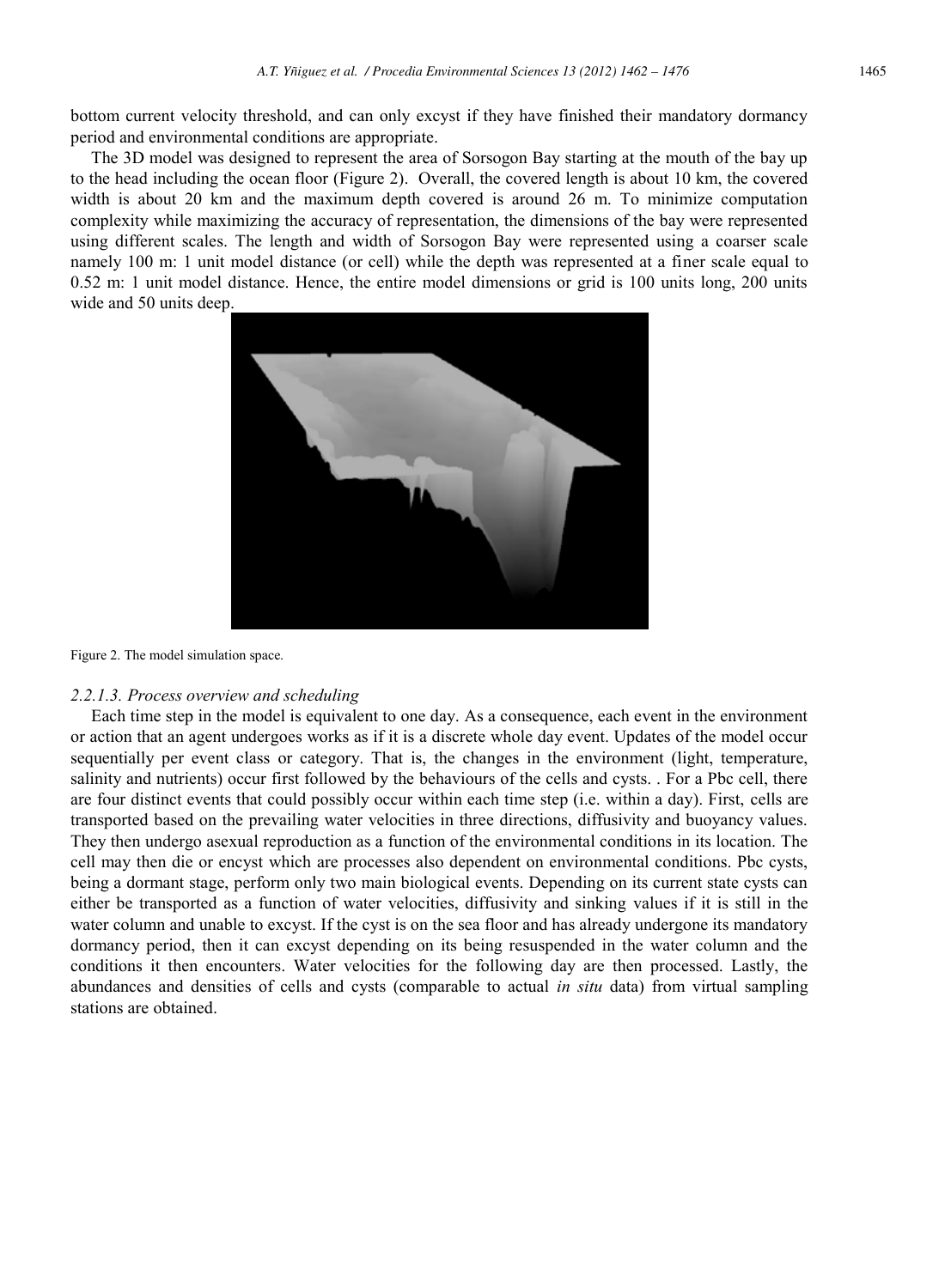#### *2.2.2. Design Concepts*

## *2.2.2.1. Emergence*

The global properties observable in the model are the rise and fall of Pyrodinium population representing periods of bloom and decline. The pattern of distribution of the Pbc cells and Pbc cysts throughout the area of the bay and especially with depth is also a good emergent property to be observed. Lastly, time-dependent variations of Pbc cell and cyst populations are also valuable pieces of information that could be derived from the model.

## *2.2.2.2. Adaptation/Objectives*

The cells and cysts are able to respond to their changing environment. Cells asexually reproduce as a function of their environment. The alternation between cell and cyst stages is also an adaptive response to their environment. However, this is an implicit adaptive mechanism since this is assumed to reflect an inherent adaptive mechanism in this species life cycle that allows its population to survive unfavourable conditions [17].

#### *2.2.2.3. Learning/Prediction*

The agents have no way of predicting the future events that would occur within themselves or the environment. The agents perceive only their current condition as well as that of the environment. They also do not take note of their history hence they have no learning mechanisms.

#### *2.2.2.4. Sensing*

Sensing is simulated by simple variable checking. Cells and cysts are able to sense only the local environment. The farthest they can sense is the distance that advection, diffusivity and buoyancy/sinking rate could take them at one time step. In that way, they would know whether they would fall near or at the shore, above the surface or below the floor of the bay. In those cases, they try other possible locations several times and if there is still no feasible location found, they stay where they are currently located. Hence, the incorporation of such sensing capability gives the agents the ability to evaluate boundary conditions. Cells and cysts are able to assess the environmental conditions in their local environment and use this as information for the processes they undergo (i.e., reproduction, encystment and excystment).

## *2.2.2.5. Interaction*

At the moment, agents do not interact. Their behaviour is independent of each other. There is also no form of relationship (such as predator-prey) happening between the agents.

## *2.2.2.6. Stochasticity*

Numerous rules imposed in the model are governed by stochastic events. For instance, the mortality and the proliferative capacity of an agent involve some elements of chance (to be discussed in Section Details).

#### *2.2.2.7. Collectives*

No social groupings occur among the agents. Only implied groups exist such as the distinct population of Pbc cell and Pbc cyst although such grouping does not have any influence on the behavior of the agents involved.

## *2.2.2.8. Observation*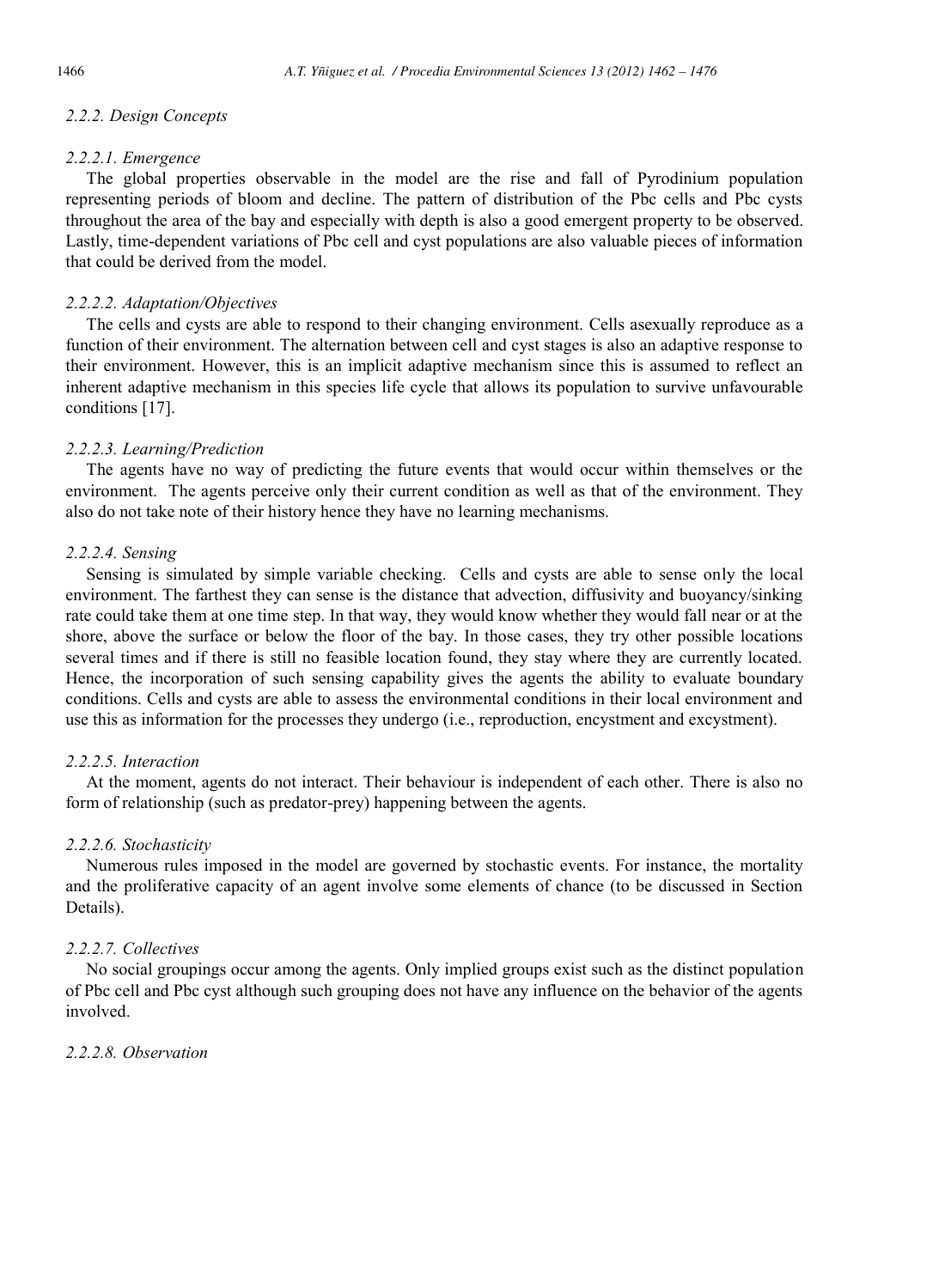The model output would be the population of cells and cysts at a specific area at a given time. Currently, the model is capable of taking the latitude-longitude of the sampling stations in a text file and converting such value into the corresponding model coordinates. In that way, field sampling is simulated.

## *2.2.3. Details*

## *2.2.3.1. 2.2.3.1 Initialization*

Currently, the model can be initialized by specifying the initial population of Pbc cells and cysts and how they are distributed throughout the bay (e.g., Figure 3). Once specific areas have been selected, Pbc cells can be seeded at any depth while Pbc cysts are automatically situated at the bottom. Also, the starting date for simulation can also be specified during initialization. Lastly, the model also obtains the specific areas of interest (i.e. sampling sites) where the model output will be obtained.



Figure 3. Initial distribution of Pbc cells and cysts.

## *2.2.3.2. Input data*

The model requires the input of the bathymetry and hydrodynamic circulation of the study area, and the environmental factors of light, temperature, salinity, nutrients.

## *2.2.3.3. Bathymetry and Circulation*

The bathymetry of Sorsogon Bay was obtained from digitized charts and bathymetric surveys. This 20 km x 10 km area covering from 123.86372°-124.04385° E longitude and 12.8489°-12.9817° N latitude was gridded and represented using a 200 x 100 x 50 cells grid with a resolution of 100m x 100m x 2m per cell. Below is a screenshot of the model with the bathymetry placed beside the contour of the actual bathymetry data.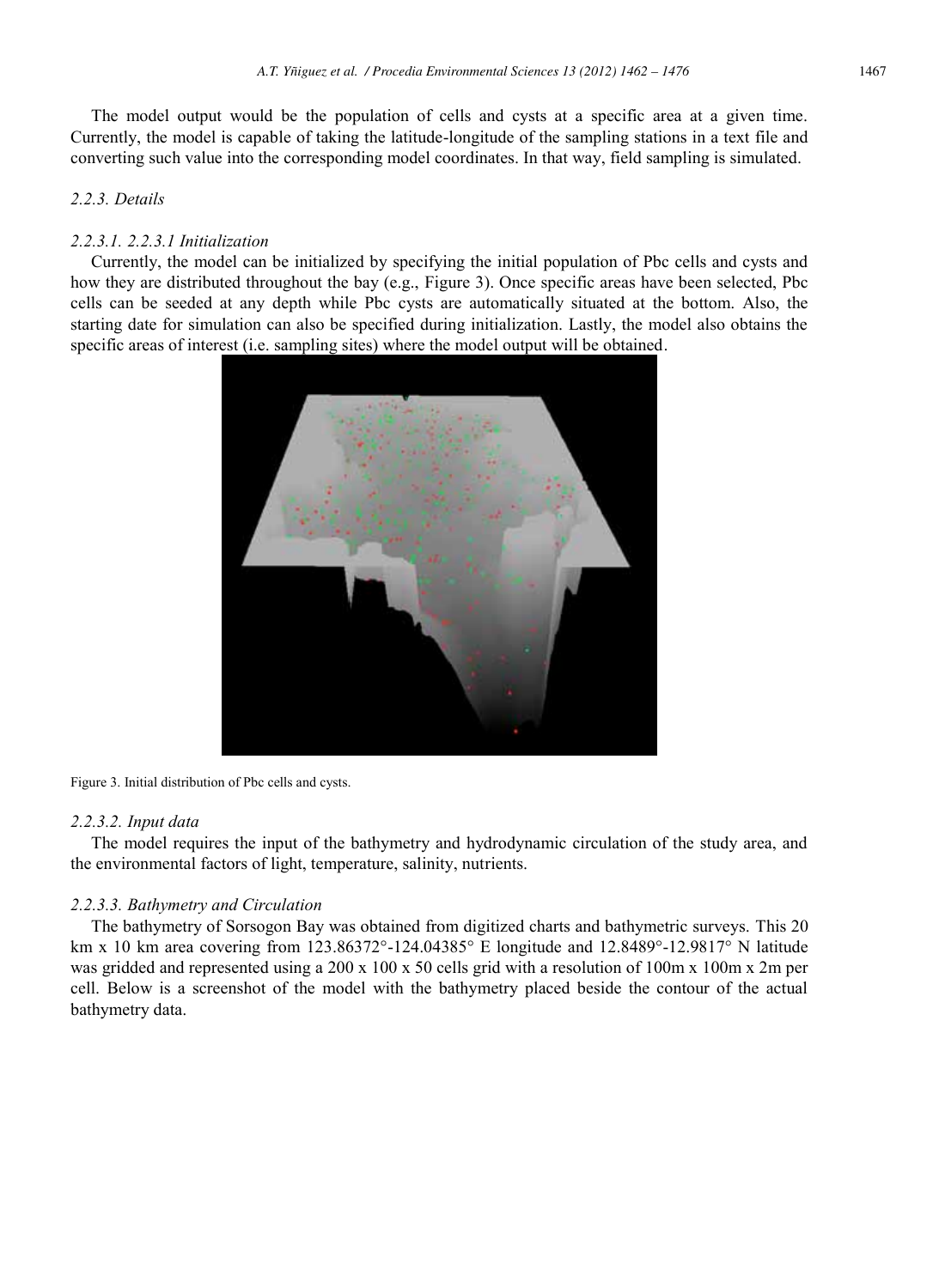The physical model discussed above provides the water velocity vectors in three dimensions and diffusivity rates, which are then used to calculate advection of cells and cysts as discussed in Section 2.2.3.5 Movement (Pbc cell and Pbc cyst) below.

The velocity data is spatially-specific according to the granularity set-up of the hydrodynamic DELFT-3D model. Also, depth-specificity was achieved by defining 5 layers for the depth of the bay where velocity quantities are distinct. Lastly, since the granularity of the agent-based model grid is finer, linear interpolation was performed to obtain a finer resolution for the velocities.

#### *2.2.3.4. Light*

Irradiance was modeled using the Beer-Lambert law:

$$
I_{depth} = I_0 e^{-k(depth)} \tag{1}
$$

This calculates irradiance at a particular depth,  $I_{\text{depth}}$ , in  $\mu_{\text{Einstein}}/m^2$  sec as a function of  $I_0$ , the surface irradiance, k (attenuation coefficient) and the depth.

The surface irradiance was obtained from satellite data available from Giovanni (MODIS-Aqua 4km). The resolution of such data made it possible to divide the bay into 25 pixels each having a particular value for surface irradiance in the form of photosynthetically available radiation (PAR). Also, the data have monthly temporal resolution allowing the model to have a different value of surface irradiation depending on the month.

#### *2.2.3.5. Temperature and Salinity*

Temperature data was obtained as part of the output of the hydrodynamic model of Sorsogon Bay from DELFT-3D. The values obtained are specific for each location in the bay depending on the granularity of the model grid initialized on DELFT-3D. Also, similar to the velocity data, the values of temperature are depth-specific such that depth of the bay was divided into 5 thermally-distinct layers. Lastly, to scale the grid size of temperature values from the DELFT-3D model with respect to the grid of the agent-based model, linear interpolation was done.

For the salinity, the data came from field studies on 3 months representing the 3 seasons. To obtain spatially-specific values for salinity, nearest-neighbor interpolation was performed using such field data.

## *2.2.3.6. Nutrients*

Data for nutrients came from field studies by Project 4of the Philippine HABs Program (Gil S. Jacinto, Project Leader) involving 3 months covering the 3 seasons. However, since the actual data is only at specific sampling sites, nearest-neighbor interpolation was done to obtain the corresponding values for other locations.

#### *2.2.3.7. Submodels*

The behaviour of the agents in response to internal and external factors follows particular mathematical formulations. A meta-analysis of available information on Pyrodinium bahamense var. compressum was conducted and the growth responses derived using known biological equations for phytoplankton [18].

## *2.2.3.7.1. Reproduction*

Below is the equation used in determining the probability for asexual reproduction of a cell as a function of the light, temperature, salinity and nutrient values, respectively, in its current location. The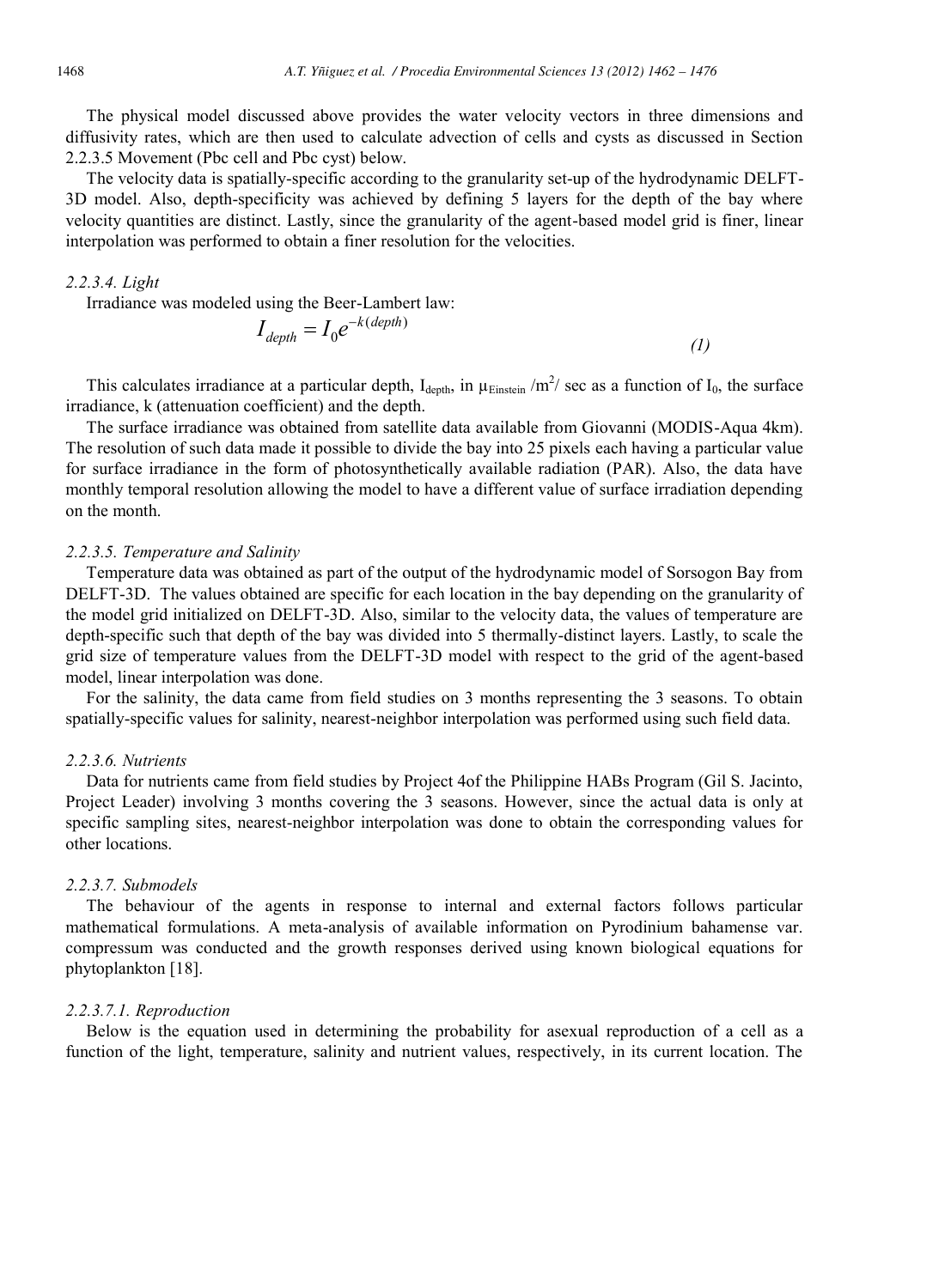specific growth rate is calculated based on Leibig's law of minimum, such that the maximum growth rate is regulated by the most limiting factor.

$$
\mu = \mu_{\text{max}} \min[f(I)f(T)f(S)f(N)] \tag{2}
$$

The influence of the individual factors light, temperature, salinity and nutrients are shown below. These equations are based on results of the non-linear regressions of all known available information on Pbc as affected by each of these factors. These functions give values from 0 to 1 and are then scaled by the maximum growth rate  $(\mu_{\text{max}})$ . Table 1 lists and describes the specific parameters used in the submodels.

The growth response to light is calculated as a saturating function:

$$
f(I) = 1 - e^{-a(I - I_{comp})}
$$
\n<sup>(3)</sup>

The growth response to temperature follows the form of [19] wherein there is a temperature range where Pyrodinium bahamense var. compressum can grow and a higher growth rate at the optimum growth temperature  $(T_0)$ :

$$
f(T) = \frac{1}{\tau_1} (A^T e^{-B(T - T_0)c} - \tau_2)
$$
\n(4)

The growth response to salinity was derived from data fitted to a quadratic polynomial equation normalized to give non-dimensional values ranging from 0 to 1:

$$
f(S) = (\beta_0 + \beta_1 S + \beta_2 S^2) / 0.7003
$$
\n<sup>(5)</sup>

The growth response to nutrients uses the Michaelis-Menton formulation. Nutrients considered here are in terms of Dissolved Inorganic Nitrogen (DIN):

$$
f(N) = (N/(N + k_{SAT}))
$$
\n(6)

Table 1. Description and values of parameters used in the biological submodels.

| <b>Symbol</b>      | <b>Description</b>                                                         | Unit                                           | <b>Values</b>  | <b>Source</b>                              |
|--------------------|----------------------------------------------------------------------------|------------------------------------------------|----------------|--------------------------------------------|
| $\mu_{\text{max}}$ | Maximum specific growth<br>rate of Pyrodinium<br>bahamense var. compressum | NA                                             | 0.4            | [5, 20]                                    |
| $\alpha$           | Light growth response<br>coefficient                                       | NA.                                            | 0.014          | Best fit through non-<br>linear regression |
| $I_{\text{comp}}$  | Irradiance at light<br>compensation point                                  | $\mu$ Einstein m <sup>-2</sup> s <sup>-1</sup> | $-11.143$      | Best fit through non-<br>linear regression |
| $\tau_1$           | Temperature normalizing<br>coefficient                                     | NA                                             | 1.38           | Best fit through non-<br>linear regression |
| $\tau$             | Temperature normalizing<br>coefficient                                     | NA                                             | $-0.402$       | Best fit through non-<br>linear regression |
| A                  | Temperature curve<br>coefficient                                           | NA                                             | 0.9333         | Best fit through non-<br>linear regression |
| B                  | Temperature range<br>coefficient                                           | NA.                                            | 0.047          | Best fit through non-<br>linear regression |
| C                  | Temperature decay<br>coefficient                                           | NA                                             | $\overline{4}$ | Best fit through non-<br>linear regression |
| $T_0$              | Optimum growth temperature                                                 | $\rm ^{o}C$                                    | 29.218         | [5] and best fit through                   |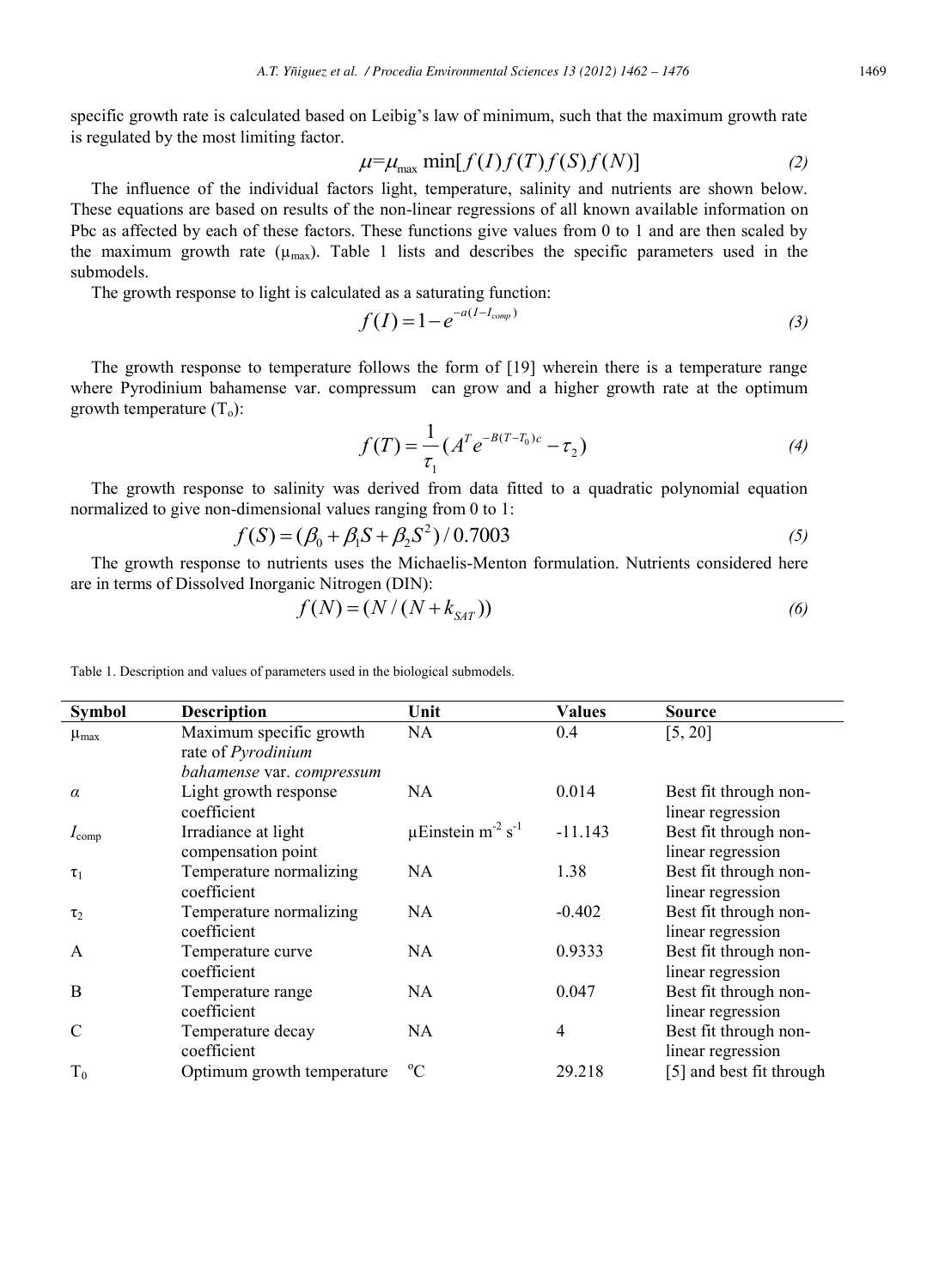|               |                              |           |             | non-linear regression     |
|---------------|------------------------------|-----------|-------------|---------------------------|
| $\beta_0$     | Salinity growth coefficient  | NA        | $-0.286$    | Best fit through non-     |
|               |                              |           |             | linear regression         |
| $\beta_1$     | Salinity growth coefficient  | <b>NA</b> | 0.024       | Best fit through non-     |
|               |                              |           |             | linear regression         |
| $\beta_2$     | Salinity growth coefficient  | NA        | $-0.000146$ | Best fit through non-     |
|               |                              |           |             | linear regression         |
| $k_{\rm sat}$ | Half-saturation constant for | <b>NA</b> | 3           | Exploratory. Initially    |
|               | <b>DIN</b>                   |           |             | based on studies on       |
|               |                              |           |             | dinoflagellates $[21-23]$ |
| $d_{cell}$    | Vegetative cell mortality    |           | 0.05        | Exploratory               |
|               | probability                  |           |             |                           |
| $d_{c v s t}$ | Cyst mortality probability   |           | 0.005       | Exploratory               |

## *2.2.3.8. Mortality (Pbc cell and Pbc cyst)*

Currently, assumed mortality probabilities ( $d_{cell}$  and  $d_{cyst}$ ) are used for both cells and cysts. A spatiallyexplicit mortality grazing potential map will eventually be overlaid as an indication of morality probability.

#### *2.2.3.9. Encystment*

The encystment probability is based on the light, temperature and salinity conditions. A vegetative cell will encyst if two of the following conditions are met: if irradiance is lower than 15 PAR [5], or temperature is lower than 22 oC or warmer than 36 oC [24], or salinity is less than 20 ppt or greater than 36 ppt [24].

#### *2.2.3.10. Resuspension and Excystment*

Cysts need to be re-suspended from the sediments first through bottom velocities exceeding 0.0003 m/s [13], after which water column conditions are evaluated if they can excyst. If light, temperature and salinity conditions are within its range [5, 13, 24] then they will excyst.

## 2.2.3.11. *Movement (Pbc cell and Pbc cyst)*

Movement of cells and cysts occur through advection by the prevailing water velocities in three dimensions calculated using the following equations:

$$
X_i^{n+1} = X_i^n + U\Delta t + \gamma \sqrt{2\Delta t D_H}
$$
\n<sup>(7)</sup>

$$
Y_i^{n+1} = Y_i^n + V\Delta t + \gamma \sqrt{2\Delta t D_H}
$$
\n<sup>(8)</sup>

$$
Z_i^{n+1} = Z_i^n + W\Delta t + \gamma \sqrt{2\Delta t D_V}
$$
\n(9)

where,  $X_i^{n+1}$  and  $Y_i^{n+1}$  and  $Z_i^{n+1}$  are the next position at X, Y and Z coordinates

 $X_i^n$  and  $Y_i^n$  and  $Z_i^n$  are the current position at X, Y and Z coordinates

 $U, V, W$  are daily-averaged velocities at x, y and z directions

 $D_H$  and  $D_V$  are horizontal and vertical diffusivities with values 5 and 0.001, respectively

Δt is the time interval (currently a tweakable parameter in order to scale the effect of the very coarse daily-averaged velocity approximations)

 $\gamma$  is a coefficient (random number between 0 and 1)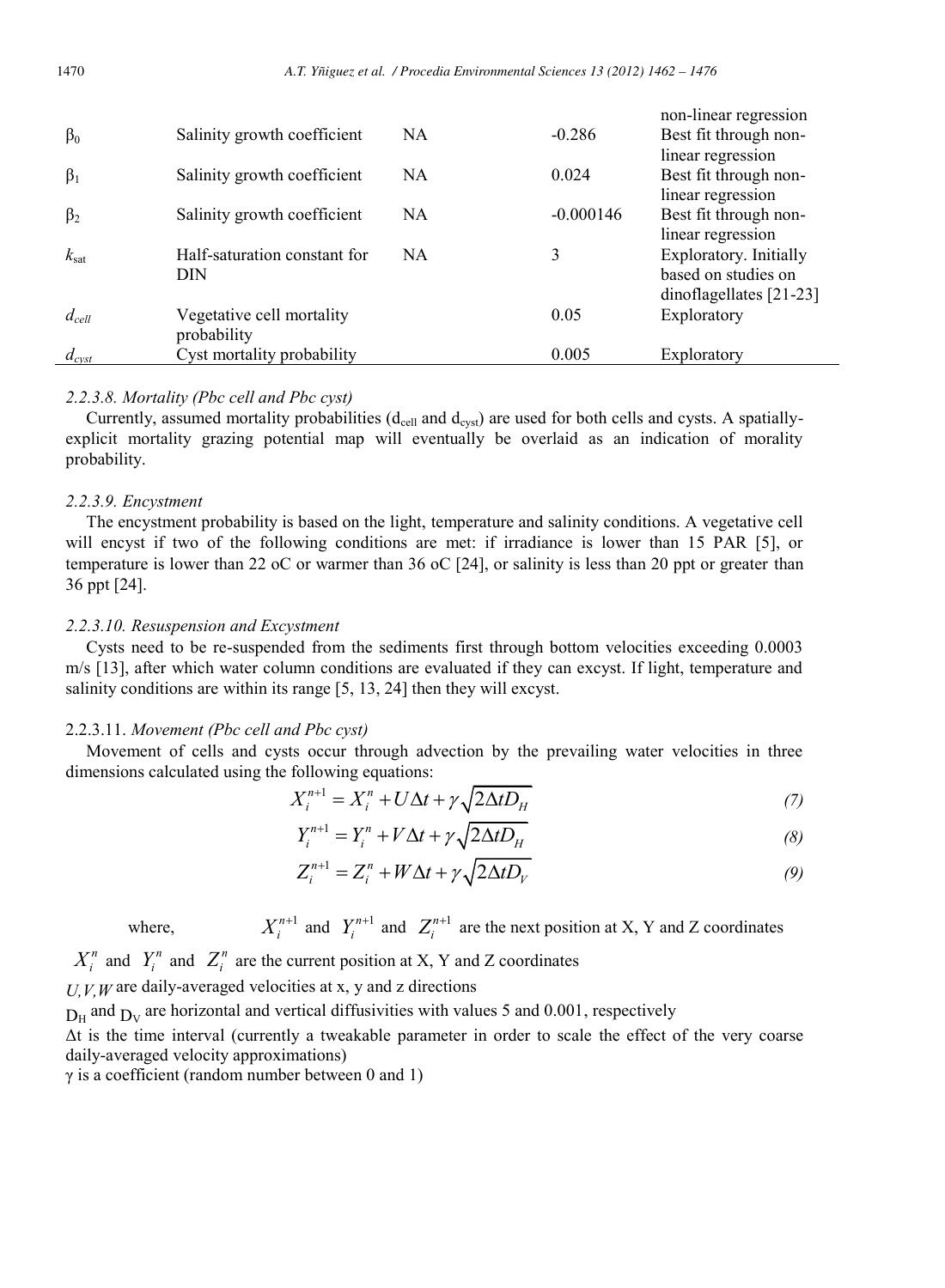#### **3. Model implementation and performance**

The model was implemented in Java using the MASON multi-agent simulation toolkit. A whole year simulation run takes only several minutes to finish on an Intel Core i3 desktop computer.

Currently, one of the most valuable information that can be extracted from the model is the abundance of the population of Pbc cells and cysts through space and time. Such data allows the user to monitor during each time step the pattern of bloom and decline of Pbc. Also, the monitoring of populations can be bay-wide or only at user-specified sampling sites.

The role of cysts in bloom formation has been highlighted in the intensively studied Gulf of Maine blooms of *Alexandrium fundyense* [2, 25], as well as locally in Manila Bay blooms of *Pyrodinium bahamense* var. *compressum* [3, 13, 26]. In Manila Bay, a mainly physical model tracked the resuspension and germination of cysts, and consequent transport of passive cells. The transport of the cells from identified cyst beds coincided with the pattern of past shellfish ban patterns. The advection of or the in situ growth of cells due to enhanced growth conditions (e.g., release from nutrient limitation) have also been implicated in bloom formation [7, 27]. In this paper, we more directly test the role of cysts in bloom initiation. Two initial questions were investigated with the model:

- 1) Can blooms be initiated and emerge from a purely cyst population?
- 2) Does the distribution of cysts affect the patterns observed?

To answer these questions, two scenarios were set-up by varying the initial distribution of a fixed population of Pbc cysts (i.e., a total of 1000 initial cysts) and using the default parameters in Table 1. The first scenario distributes the initial population of cysts in specific areas (Figure 4a) based on actual observations of surface cysts (Project 5 of Philippine HABS Program, FP Siringan Project Leader). The second scenario also starts the simulation with only cysts; however these were distributed randomly throughout the bay (Figure 4b).



Figure 4. Initial distribution of Pbc cysts at the start of the simulation runs representing scenarios where a) cysts are initially distributed in specific areas; and, b) cysts are randomly distributed.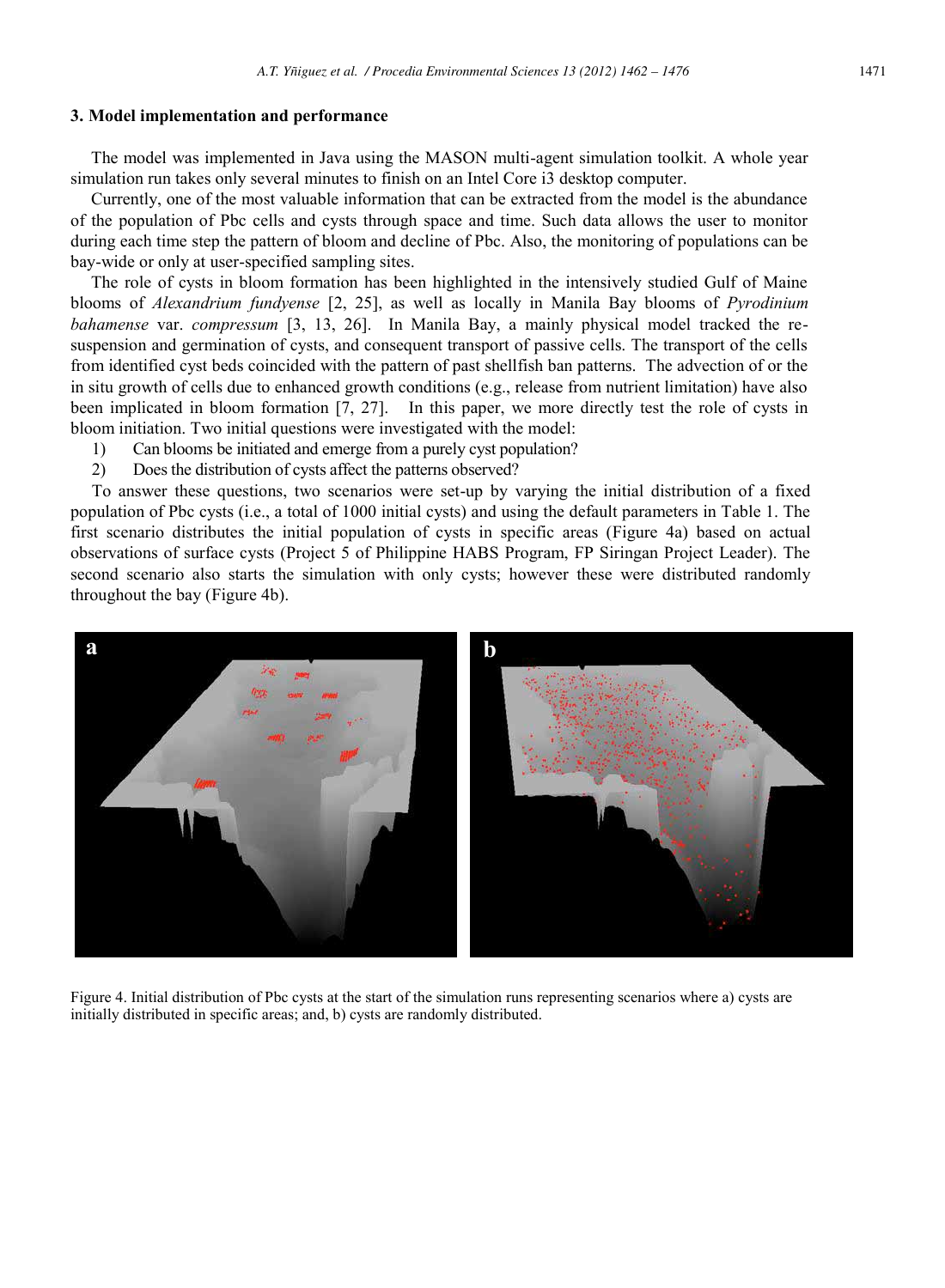Results from the simulation runs (average of 5 trials) produced year-long time-series of the vegetative Pbc cell population. The simulations showed that the model can capture variations in the Pbc cell abundances, and bloom-like increases and distributions were observed even with just cysts (and no cells) used to initialize the model. The first scenario resulted in a small increase in March, with a big pulse in cell abundance around June followed by a rapid decline until the end of the simulated year (Figure 5). Spatially, the cells were relatively more abundant in the areas of the cyst beds, except for those towards the mouth of the bay (Figure 6a). The area towards the mouth of the bay is deeper and may not present as favorable conditions as the shallower areas in the current configuration.



Figure 5. *Pyrodinium bahamense* var. *compressum* (Pbc) abundance (no. of cells) per month from the two scenarios run.

The second scenario where cysts were randomly distributed showed a similar small peak in March, and a relatively bigger cell abundance peak in June after which the population declined till the end of the simulated year. However, unlike the first scenario, the second peak was more similar to the first peak in cell abundance (Figure 5). For the spatial distribution, even if the cysts had been randomly distributed, pockets of relatively higher cell abundances developed in areas that were similar to the first scenario (Figure 6b). Interestingly, the scenario with cysts seeded using seed beds yielded higher numbers of cells compared to just randomly distributing the cysts. The environmental conditions and/or advective processes could be filtering the areas where cells can increase and/or accumulate.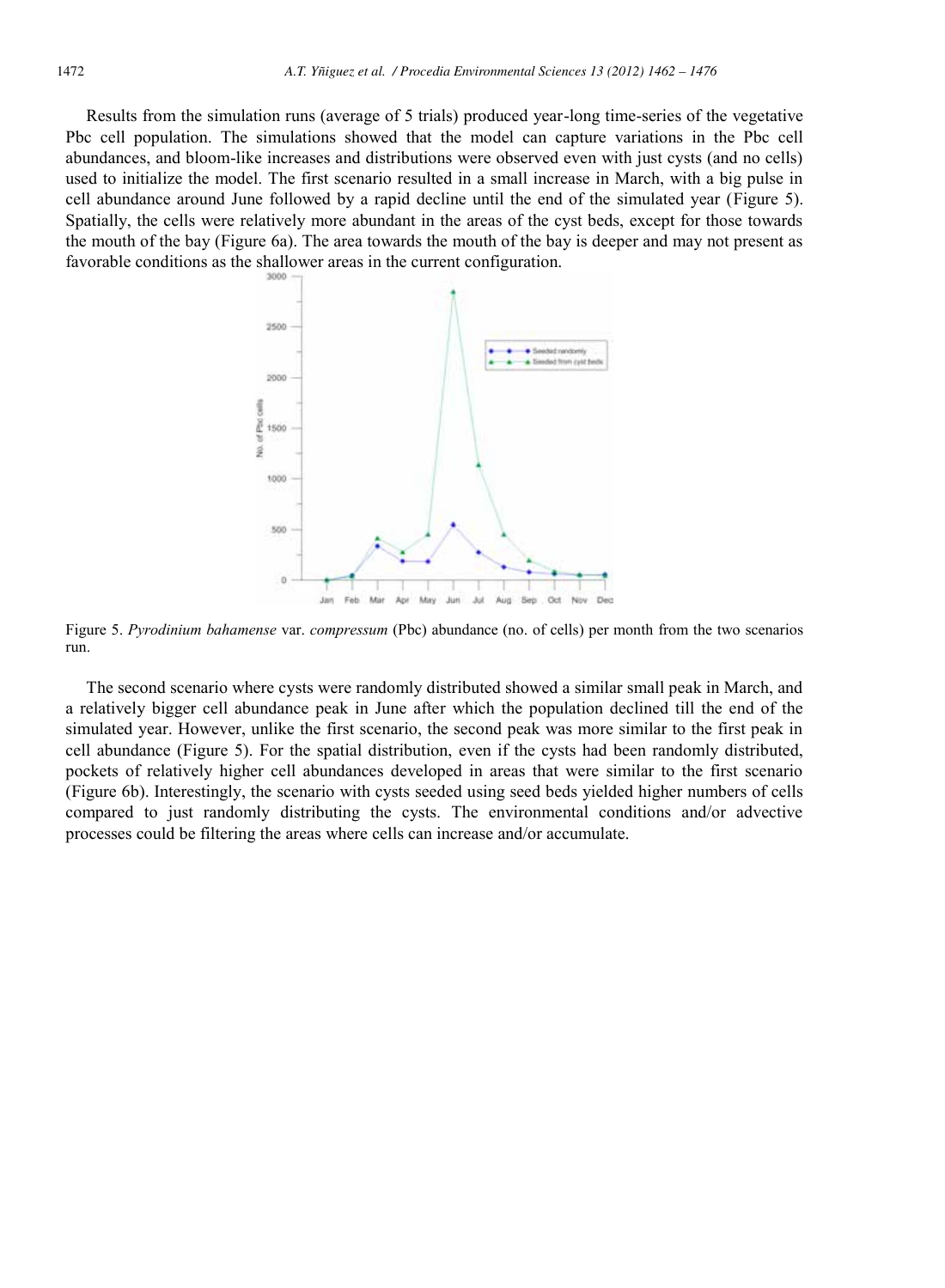

Figure 6. Top view of the spatial distribution of Pbc cells and cysts resulting from the (a) scenario with cysts distributed in certain cyst beds, and (b) randomly distributed cysts.

#### **4. Comparison with field data**

Field studies have already been conducted in Sorsogon Bay where the population of Pbc cells was monitored during specific months [28]. The trends emerging from the model were compared with this data from 2009 and used to help evaluate the model (Figure 7).

Figure 7 shows the normalized trend for both the model outputs and field data on the abundance of Pbc cells throughout the bay in different months. The model, in particular the scenario wherein cyst beds were initialized, was able to capture a bloom and decline pattern seen in the observed data. However, the peak cell abundance occurred later (September) in the actual data. The pattern from the model exhibiting two peaks was not seen in the actual data, however it is difficult to be definitive that there was only one peak abundance and when this peak occurred within the year since there was discontinuous monthly sampling.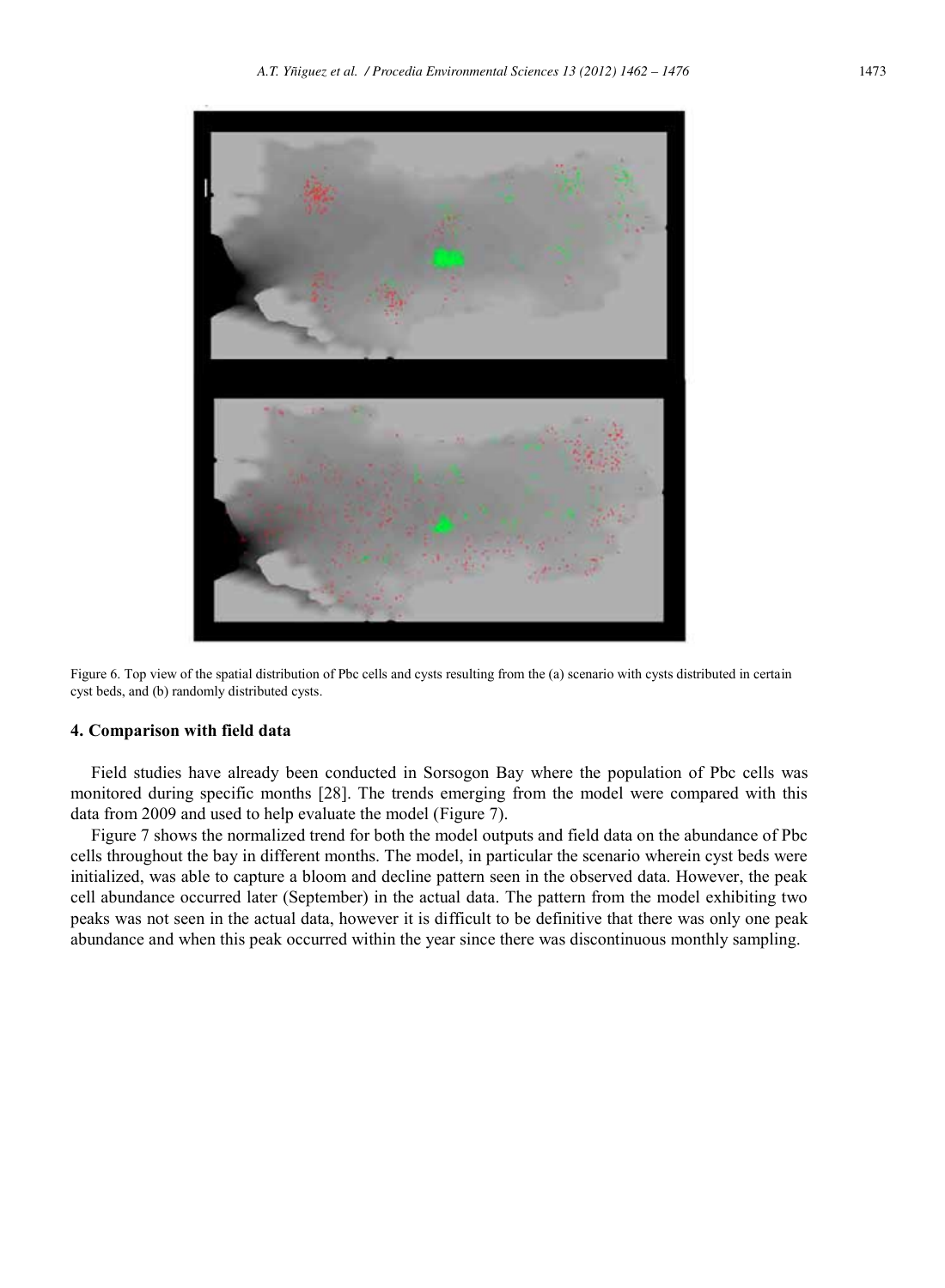

Figure 7. Comparison of normalized abundances of Pbc cells through time from the two simulated scenarios and the observed abundances in Sorsogon Bay.

#### **5. Next steps**

The model is currently still being improved on, in particular the hydrodynamic and environmental inputs are still being refined to reflect known conditions more realistically (e.g., capturing freshwater influx since salinity effects on stratification seem to be an important process in blooms), as well as to increase resolution. Grazing potentials will also still be incorporated. However, the model is promising in its use to investigate the details on mechanisms and factors of bloom initiation, maintenance and decline as shown in the initial scenarios that were done testing the role of various cyst configurations in bloom formation patterns through time and in a spatially-explicit manner.

#### **Acknowledgments**

We would like to acknowledge the Department of Science and Technology of the Philippines through the Philippine Council for Aquatic and Marine Research and Development for funding this study.

## **References**

[1] Azanza RV,Taylor MFJR. Are *Pyrodinium* blooms in the Southeast Asian region recurring and spreading? A view at the end of the millennium*. AMBIO: A Journal of the Human Environment* 2001; **30**(6): 356-64.

[2] Anderson DM, Stock CA, Keafer BA, Bronzino Nelson A, Thompson B, McGillicuddy JDJ, Keller M, Matrai PA, Martin J. *Alexandrium fundyense* cyst dynamics in the Gulf of Maine*. Deep Sea Research Part II: Topical Studies in Oceanography* 2005; **52**(19-21): 2522.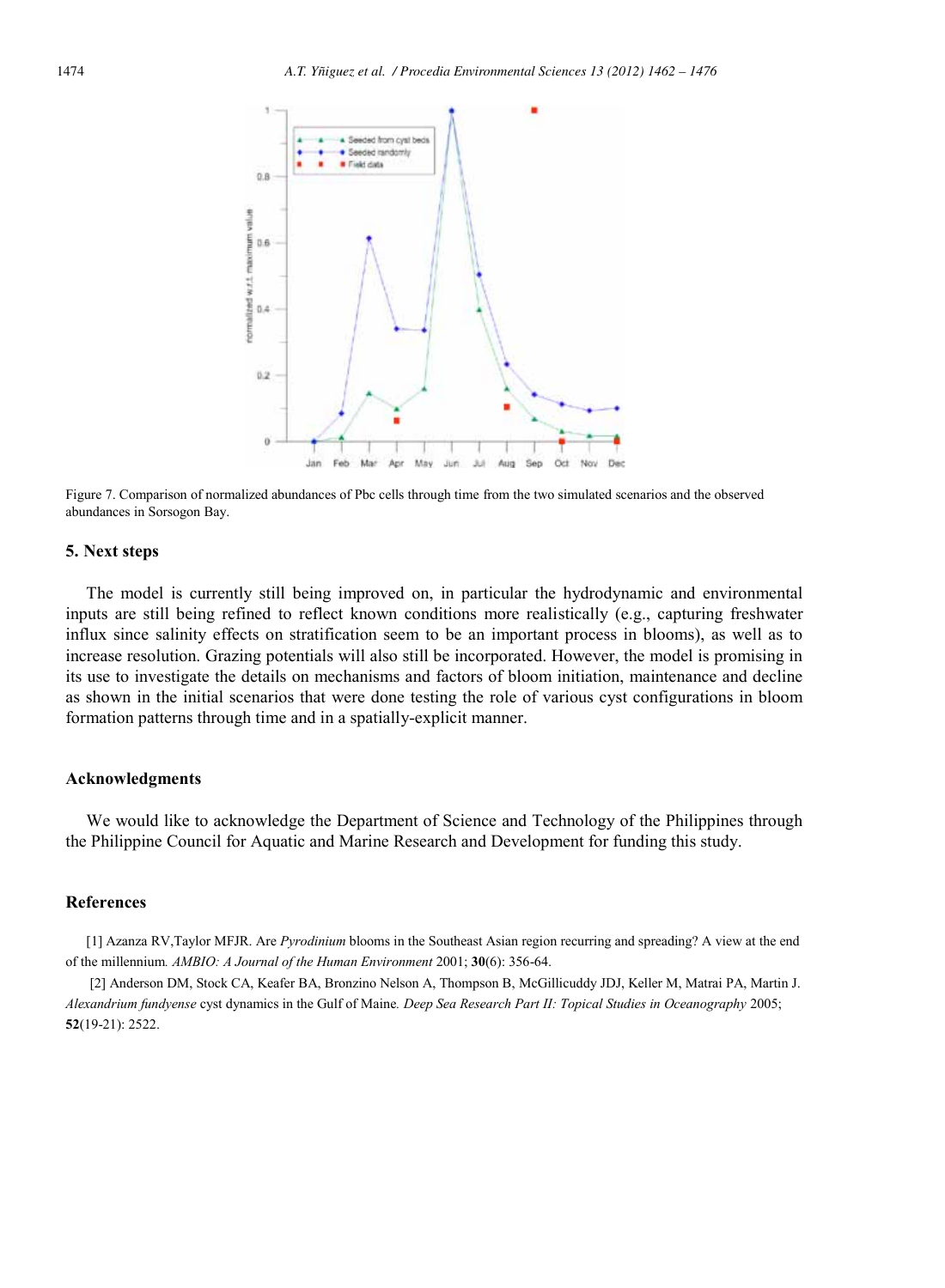[3] Azanza RV, Siringan FP, Diego-Mcglone MLS, Yniguez AT, Macalalad NH, Zamora PB, Agustin MB, Matsuoka K. Horizontal dinoflagellate cyst distribution, sediment characteristics and benthic flux in Manila Bay, Philippines*. Phycol Res* 2004; **52**(4): 376-86.

[4] Azanza RV. Contributions to the understanding of the bloom dynamics of *Pyrodinium bahamense* var. *compressum*: a toxic red tide causative organism*. Science Diliman* 1997; **9**(1&2): 1-6.

[5] Usup G,Azanza RV. Physiology and bloom dynamics of the tropical dinoflagellate *Pyrodinium bahamense*, in *Physiological Ecology of Harmful Algal Blooms*, DM Anderson, AD Cembella, and GM Hallegraeff, Editors. 1998, Springer-Verlag Berlin Heidelberg.

[6] Etheridge SM,Roesler CS. Effects of temperature, irradiance, and salinity on photosynthesis, growth rates, total toxicity, and toxin composition for Alexandrium fundyense isolates from the Gulf of Maine and Bay of Fundy*. Deep Sea Research Part II: Topical Studies in Oceanography* 2005; **52**(19-21): 2491.

[7] Heisler J, Glibert PM, Burkholder JM, Anderson DM, Cochlan W, Dennison WC, Dortch Q, Gobler CJ, Heil CA, Humphries E, Lewitus A, Magnien R, Marshall HG, Sellner K, Stockwell DA, Stoecker DK, Suddleson M. Eutrophication and harmful algal blooms: A scientific consensus*. Harmful Algae* 2008; **8**(1): 3.

[8] Lim P-T, Leaw C-P, Usup G, Kobiyama A, Koike K, Ogata T. Effects of light and temperature on growth, nitrate uptake, and toxin production of two tropical dinoflagellates: *Alexandrium tamiyavanichii* and *Alexandrium minutum. J Phycol* 2006; **42**(4): 786-99.

[9] Phlips EJ, Badylak S, Bledsoe E, Cichra M. Factors affecting the distribution of Pyrodinium bahamense var. bahamense in coastal waters of Florida*. Mar Ecol Prog Ser* 2006; **322**: 99-115.

[10] Klausmeier C,Litchman E. Algal games: the vertical distribution of phytoplankton in poorly mixed water columns*. Limnol Oceanogr* 2001; **46**(8): 1998-2007.

[11] Smayda T. Adaptive Ecology, Growth Strategies and the Global Bloom Expansion of Dinoflagellates*. Journal of Oceanography* 2002; **58**(2): 281.

[12] Villanoy CL, Corrales RA, Jacinto GS, Cuaresma Jr. NT, Crisostomo R. Towards the development of a cyst-based model for *Pyrodinium* red tides in Manila Bay, Philippines. In: T Yasumoto, Y Oshima, and Y Fukuyo, editors. *Harmul and Toxic Algal Blooms*: Intergovernmental Oceanographic Commission of UNESCO; 1996, p. 189-92.

[13] Villanoy CL, Azanza RV, Altemerano A, Casil AL. Attempts to model the bloom dynamics of *Pyrodinium*, a tropical toxic dinoflagellate*. Harmful Algae* 2006; **5**: 156-83.

[14] GEOHAB. Global ecology and oceanography of harmful algal blooms, GEOHAB Core research project: HABs in stratified systems, P Gentien, et al., Editors. 2008. p. 59.

[15] Grimm V, Berger U, Bastiansen F, Eliassen S, Ginot V, Giske J, Goss-Custard J, Grand T, Heinz SK, Huse G, Huth A, Jepsen JU, Jorgensen C, Mooij WM, Muller B, Pe'er G, Piou C, Railsback SF, Robbins AM, Robbins MM, Rossmanith E, Ruger N, Strand E, Souissi S, Stillman RA, Vabo R, Visser U, DeAngelis DL. A standard protocol for describing individual-based and agentbased models*. Ecol Model* 2006; **198**(1-2): 115-26.

[16] Grimm V, Berger U, DeAngelis DL, Polhill JG, Giske J, Railsback SF. The ODD protocol: A review and first update*. Ecol Model* 2010; **221**(23): 2760-8.

[17] Nehring S. Mechanisms for recurrent nuisance algal blooms in coastal zones: resting cyst formation as life-strategy of dinoflagellates. In: H Sterr, J Hofstade, and H-P Plag, editors. *Interdisciplinary Discussion of Coastal Research and Coastal Management Issues and Problems*. Lang, Frankfurt/M; 1993, p. 454-67.

[18] Yñiguez AT, Villanoy CL, David LT, Siringan FP, Palermo JD, Alabia I, Almo A, Fernandez I, Peñaflor E, Bornilla Jr. E, Cayetano A, Quevedo JM. Project 7. Stratification and Algal Blooms in the Tropics Year 2 Technical Annual Report. 2011, Marine Science Institute, University of the Philippines: Quezon City. p. 36.

[19] Follows M, Dutkiewicz S, Grant S, Chisholm SW. Emergent biogeography of microbial communities in a model ocean*. Science* 2007; **315**: 1843-6.

[20] Camoying M, Yñiguez AT, Azanza RV, Palermo JD. Effects of irradiance on the growth of the harmful algal bloom forming species *Pyrodinium bahamense* var. *compressum*, in *10th National Symposium in Marine Science*. 2009: Eden Resort, Davao City.